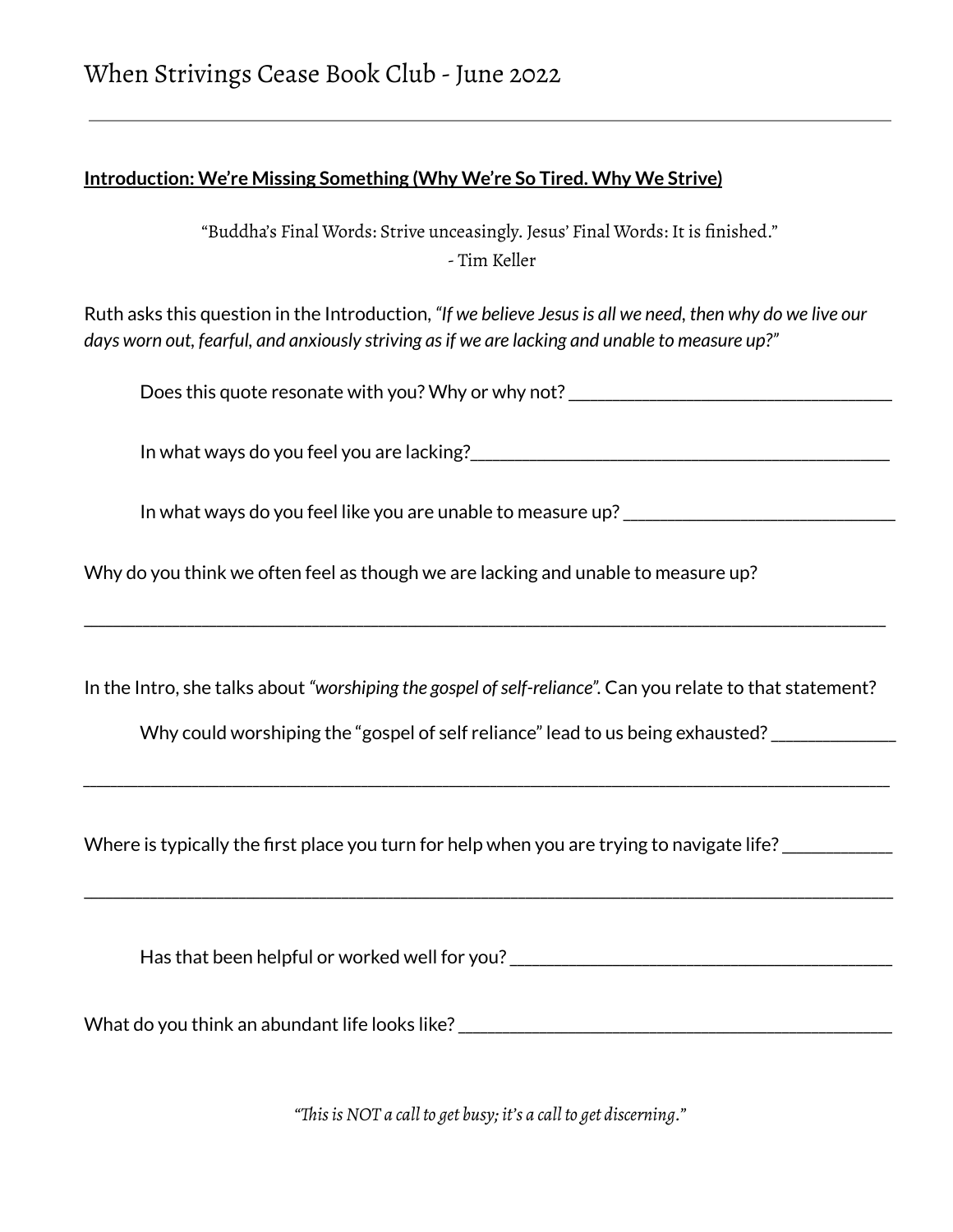### **Chapter One: Bent and Broken - Striving to Please**

"My grace is sufficient for you, for my power is made perfect in weakness." II Corinthians 12:9

In which areas of your life do you feel the pressure to meet a "standard"?

\_\_\_\_\_\_\_\_\_\_\_\_\_\_\_\_\_\_\_\_\_\_\_\_\_\_\_\_\_\_\_\_\_\_\_\_\_\_\_\_\_\_\_\_\_\_\_\_\_\_\_\_\_\_\_\_\_\_\_\_\_\_\_\_\_\_\_\_\_\_\_\_\_\_\_\_\_\_\_\_\_\_\_\_\_\_\_\_\_\_\_\_\_\_\_\_\_\_\_\_\_\_\_\_\_\_\_\_\_\_

How did the phrase, "bending easily but not easily broken" hit you in this chapter? \_\_\_\_\_\_\_\_\_\_\_\_\_\_\_\_\_\_\_\_\_\_\_\_\_\_

In what ways can this be an asset?\_\_\_\_\_\_\_\_\_\_\_\_\_\_\_\_\_\_\_\_\_\_\_\_\_\_\_\_\_\_\_\_\_\_\_\_\_\_\_\_\_\_\_\_\_\_\_\_\_\_\_\_\_\_\_\_\_\_\_\_\_\_\_\_\_

In what ways can this be a burden?  $\frac{1}{2}$   $\frac{1}{2}$   $\frac{1}{2}$   $\frac{1}{2}$   $\frac{1}{2}$   $\frac{1}{2}$   $\frac{1}{2}$   $\frac{1}{2}$   $\frac{1}{2}$   $\frac{1}{2}$   $\frac{1}{2}$   $\frac{1}{2}$   $\frac{1}{2}$   $\frac{1}{2}$   $\frac{1}{2}$   $\frac{1}{2}$   $\frac{1}{2}$   $\frac{1}{2}$   $\frac{1}{$ 

Do you relate to the narratives that Ruth described on pages 7-8? Which of these do you resonate with the most?

"I'm not funny enough. I'm not eloquent enough. I'm not godly enough. I'm not experienced enough. I'm not punchy enough. I'm not animated enough. I'm not interesting enough. I'm not knowledgeable enough."

Does the thought of God's response to us being, "You need to be good with me being enough."

encourage you?\_\_\_\_\_\_\_\_\_\_\_\_\_\_\_\_ Why do you think we'd rather limp along than depend on God?\_\_\_\_\_\_

\_\_\_\_\_\_\_\_\_\_\_\_\_\_\_\_\_\_\_\_\_\_\_\_\_\_\_\_\_\_\_\_\_\_\_\_\_\_\_\_\_\_\_\_\_\_\_\_\_\_\_\_\_\_\_\_\_\_\_\_\_\_\_\_\_\_\_\_\_\_\_\_\_\_\_\_\_\_\_\_\_\_\_\_\_\_\_\_\_\_\_\_\_\_\_\_\_\_\_\_\_\_\_\_\_\_\_\_\_

\_\_\_\_\_\_\_\_\_\_\_\_\_\_\_\_\_\_\_\_\_\_\_\_\_\_\_\_\_\_\_\_\_\_\_\_\_\_\_\_\_\_\_\_\_\_\_\_\_\_\_\_\_\_\_\_\_\_\_\_\_\_\_\_\_\_\_\_\_\_\_\_\_\_\_\_\_\_\_\_\_\_\_\_\_\_\_\_\_\_\_\_\_\_\_\_\_\_\_\_\_\_\_\_\_\_\_\_\_\_

\_\_\_\_\_\_\_\_\_\_\_\_\_\_\_\_\_\_\_\_\_\_\_\_\_\_\_\_\_\_\_\_\_\_\_\_\_\_\_\_\_\_\_\_\_\_\_\_\_\_\_\_\_\_\_\_\_\_\_\_\_\_\_\_\_\_\_\_\_\_\_\_\_\_\_\_\_\_\_\_\_\_\_\_\_\_\_\_\_\_\_\_\_\_\_\_\_\_\_\_\_\_\_\_\_\_\_\_\_

What are some things we often do to make us feel like we are enough?

How do you feel when you think about Christian life as described in the Bible?\_\_\_\_\_\_\_\_\_\_\_\_\_\_\_\_\_\_\_\_\_\_\_\_

Ruth says, *" Sin is our bending away from God and into allyship with our own fears, insecurities, and ineptitude.*" In what ways have you seen this in your own life?

*"Good soil isthe difference between truth that transforms and truth that nevertakesroot."*

\_\_\_\_\_\_\_\_\_\_\_\_\_\_\_\_\_\_\_\_\_\_\_\_\_\_\_\_\_\_\_\_\_\_\_\_\_\_\_\_\_\_\_\_\_\_\_\_\_\_\_\_\_\_\_\_\_\_\_\_\_\_\_\_\_\_\_\_\_\_\_\_\_\_\_\_\_\_\_\_\_\_\_\_\_\_\_\_\_\_\_\_\_\_\_\_\_\_\_\_\_\_\_\_\_\_\_\_\_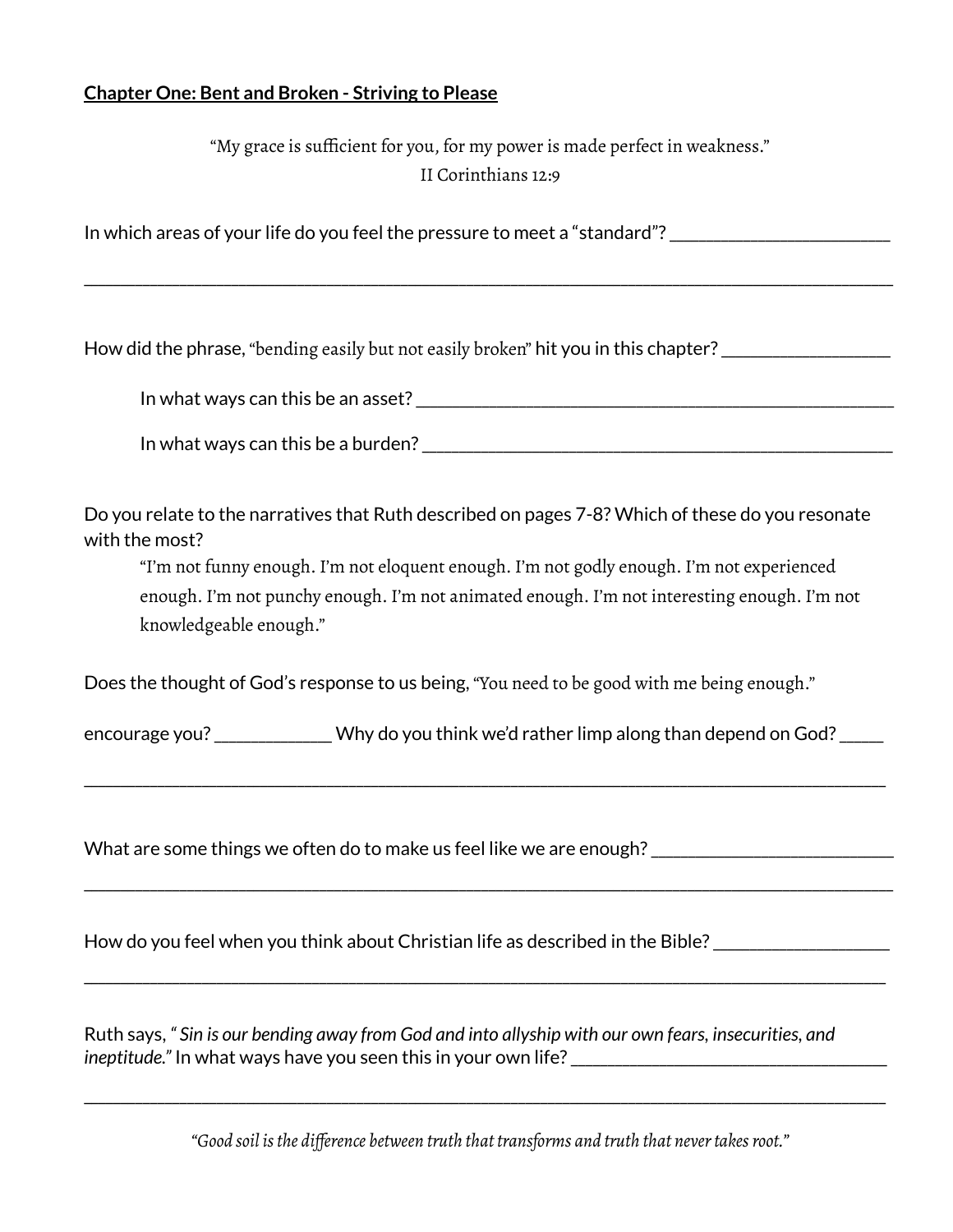## **Chapter Two: Unworthy - Striving for Attention**

"O LORD, you have searched me and known me! You know when I sit down and when I rise up; you discern my thoughts from afar. You search out my path and my lying down and are acquainted with all my ways." Psalm 139:1-3

Why do you think it might be easy for us to have an inadequate and incomplete view of God?

\_\_\_\_\_\_\_\_\_\_\_\_\_\_\_\_\_\_\_\_\_\_\_\_\_\_\_\_\_\_\_\_\_\_\_\_\_\_\_\_\_\_\_\_\_\_\_\_\_\_\_\_\_\_\_\_\_\_\_\_\_\_\_\_\_\_\_\_\_\_\_\_\_\_\_\_\_\_\_\_\_\_\_\_\_\_\_\_\_\_\_\_\_\_\_\_\_\_\_\_\_\_\_\_

Can you think of times that you might have formed some of your view of God based on your experiences with your earthly parents? What views or perceptions of God did you internalize that might not be true?(use the scriptures listed on pages 28-29 to help)

\_\_\_\_\_\_\_\_\_\_\_\_\_\_\_\_\_\_\_\_\_\_\_\_\_\_\_\_\_\_\_\_\_\_\_\_\_\_\_\_\_\_\_\_\_\_\_\_\_\_\_\_\_\_\_\_\_\_\_\_\_\_\_\_\_\_\_\_\_\_\_\_\_\_\_\_\_\_\_\_\_\_\_\_\_\_\_\_\_\_\_\_\_\_\_\_\_\_\_\_\_\_\_\_\_\_\_\_\_\_

\_\_\_\_\_\_\_\_\_\_\_\_\_\_\_\_\_\_\_\_\_\_\_\_\_\_\_\_\_\_\_\_\_\_\_\_\_\_\_\_\_\_\_\_\_\_\_\_\_\_\_\_\_\_\_\_\_\_\_\_\_\_\_\_\_\_\_\_\_\_\_\_\_\_\_\_\_\_\_\_\_\_\_\_\_\_\_\_\_\_\_\_\_\_\_\_\_\_\_\_\_\_\_\_\_\_\_\_\_\_

\_\_\_\_\_\_\_\_\_\_\_\_\_\_\_\_\_\_\_\_\_\_\_\_\_\_\_\_\_\_\_\_\_\_\_\_\_\_\_\_\_\_\_\_\_\_\_\_\_\_\_\_\_\_\_\_\_\_\_\_\_\_\_\_\_\_\_\_\_\_\_\_\_\_\_\_\_\_\_\_\_\_\_\_\_\_\_\_\_\_\_\_\_\_\_\_\_\_\_\_\_\_\_\_\_\_\_\_\_\_

Ruth said that she *"forfeited"* things like *"assurance, peace, comfort,strength, joy and freedom"* because of her incomplete view of God. Can you think of some things that you might have missed because of your own incomplete view?<br>

\_\_\_\_\_\_\_\_\_\_\_\_\_\_\_\_\_\_\_\_\_\_\_\_\_\_\_\_\_\_\_\_\_\_\_\_\_\_\_\_\_\_\_\_\_\_\_\_\_\_\_\_\_\_\_\_\_\_\_\_\_\_\_\_\_\_\_\_\_\_\_\_\_\_\_\_\_\_\_\_\_\_\_\_\_\_\_\_\_\_\_\_\_\_\_\_\_\_\_\_\_\_\_\_\_\_\_\_\_\_

Ruth says, *"What we believe about our Father determines how we come to him-or if we come at all."* Then she asks these questions:

What's keeping you from drawing near to your Father? \_\_\_\_\_\_\_\_\_\_\_\_\_\_\_\_\_\_\_\_\_\_\_\_\_\_\_

Are you coming to Him hindered? Fearful? Feeling Unworthy? Defensively?\_\_\_\_\_\_\_\_\_\_\_\_\_\_\_\_\_

Do you find hope & freedom in this declaration from the LORD, *"I am faithful, in spite of your faithlessness"*?\_\_\_\_\_\_\_\_\_\_\_\_\_\_\_\_\_\_\_\_\_\_\_\_\_\_\_\_\_\_\_\_\_\_\_\_\_\_\_\_\_\_\_\_\_\_\_\_\_\_\_\_\_\_\_\_\_\_\_\_\_\_\_\_\_\_\_\_\_\_\_\_\_\_\_\_\_\_\_\_\_\_\_\_\_\_\_\_\_\_\_\_\_\_

"We must be intentional about replacing our faulty ideas of God with what is actually true about who he is and what he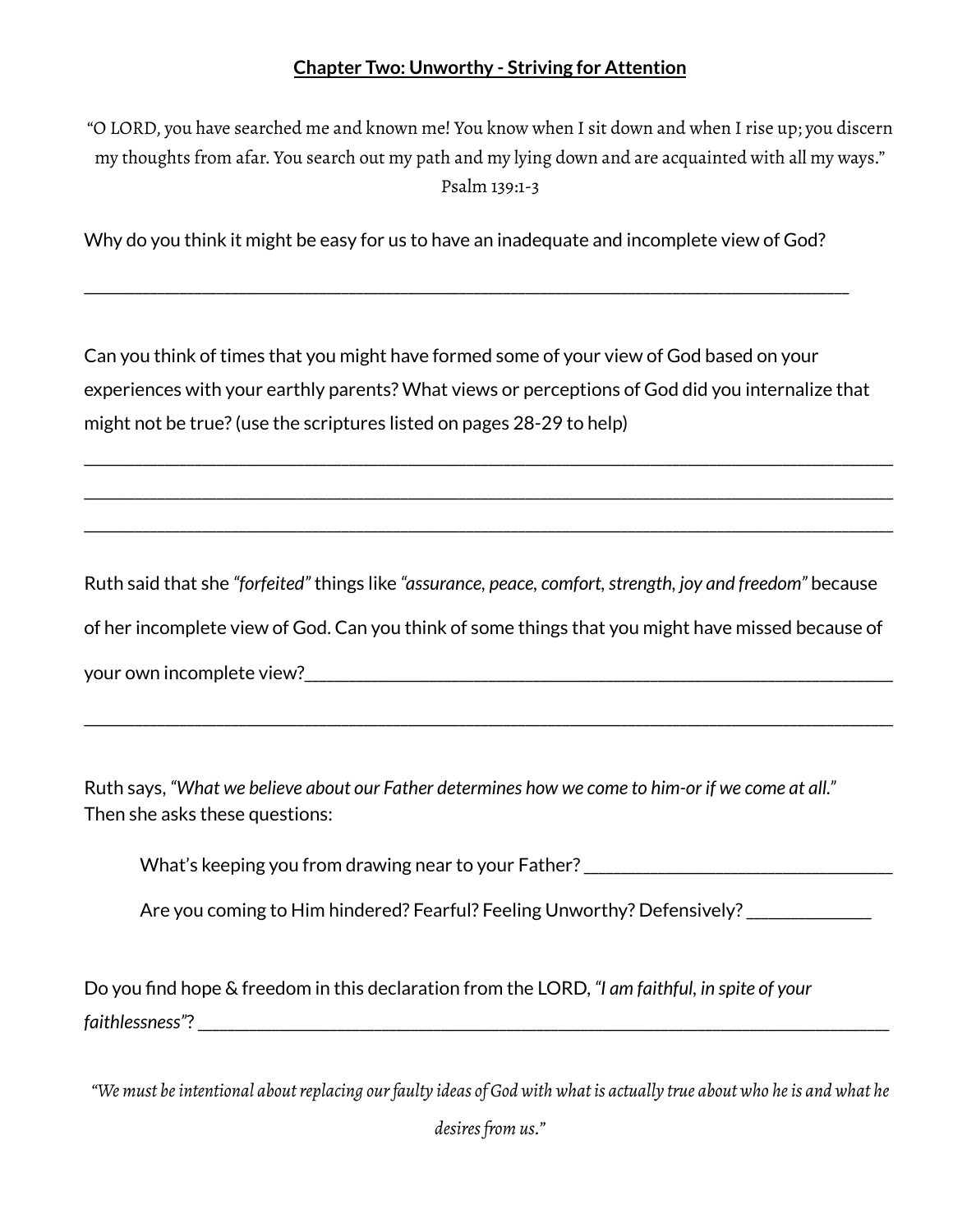#### **Chapter Three: Just Amazing Enough to Not Need Grace - Striving to be Good Enough**

"Amazing grace, how sweet the sound that saved a wretch like me.I once was lost but now am found, was blind but now I see."-John Newton

Ruth says she would sing these words from Amazing Grace, but live like the words were actually

*"God, let me be so amazing that I won't need grace."* Ever feel like you are just trying to be amazing so

you won't need God's grace? Ever feel exhausted by that pursuit? The contract of the contract of the system of

When have you chased achievement? What were the results?

In what ways does chasing achievement lead to disappointment? \_\_\_\_\_\_\_\_\_\_\_\_\_\_\_\_\_\_

Has the gospel ever felt more like a "membership card" to you than an "active lifeline"? How can we begin to shift this mindset to really engage in our relationship with Jesus?

\_\_\_\_\_\_\_\_\_\_\_\_\_\_\_\_\_\_\_\_\_\_\_\_\_\_\_\_\_\_\_\_\_\_\_\_\_\_\_\_\_\_\_\_\_\_\_\_\_\_\_\_\_\_\_\_\_\_\_\_\_\_\_\_\_\_\_\_\_\_\_\_\_\_\_\_\_\_\_\_\_\_\_\_\_\_\_\_\_\_\_\_\_\_\_\_\_\_\_\_\_\_\_\_\_\_\_\_\_\_

\_\_\_\_\_\_\_\_\_\_\_\_\_\_\_\_\_\_\_\_\_\_\_\_\_\_\_\_\_\_\_\_\_\_\_\_\_\_\_\_\_\_\_\_\_\_\_\_\_\_\_\_\_\_\_\_\_\_\_\_\_\_\_\_\_\_\_\_\_\_\_\_\_\_\_\_\_\_\_\_\_\_\_\_\_\_\_\_\_\_\_\_\_\_\_\_\_\_\_\_\_\_\_\_\_\_\_\_\_\_

\_\_\_\_\_\_\_\_\_\_\_\_\_\_\_\_\_\_\_\_\_\_\_\_\_\_\_\_\_\_\_\_\_\_\_\_\_\_\_\_\_\_\_\_\_\_\_\_\_\_\_\_\_\_\_\_\_\_\_\_\_\_\_\_\_\_\_\_\_\_\_\_\_\_\_\_\_\_\_\_\_\_\_\_\_\_\_\_\_\_\_\_\_\_\_\_\_\_\_\_\_\_\_\_\_\_\_\_\_\_

\_\_\_\_\_\_\_\_\_\_\_\_\_\_\_\_\_\_\_\_\_\_\_\_\_\_\_\_\_\_\_\_\_\_\_\_\_\_\_\_\_\_\_\_\_\_\_\_\_\_\_\_\_\_\_\_\_\_\_\_\_\_\_\_\_\_\_\_\_\_\_\_\_\_\_\_\_\_\_\_\_\_\_\_\_\_\_\_\_\_\_\_\_\_\_\_\_\_\_\_\_\_\_\_\_\_\_\_\_\_

\_\_\_\_\_\_\_\_\_\_\_\_\_\_\_\_\_\_\_\_\_\_\_\_\_\_\_\_\_\_\_\_\_\_\_\_\_\_\_\_\_\_\_\_\_\_\_\_\_\_\_\_\_\_\_\_\_\_\_\_\_\_\_\_\_\_\_\_\_\_\_\_\_\_\_\_\_\_\_\_\_\_\_\_\_\_\_\_\_\_\_\_\_\_\_\_\_\_\_\_\_\_\_\_\_\_\_\_\_\_

Any insights from her thoughts about the apostle Paul's surrender & transformation?(pg 40-41)

What does it look like to "strive in your own strength"?\_\_\_\_\_\_\_\_\_\_\_\_\_\_\_\_\_\_\_\_\_\_\_\_\_\_\_\_\_\_\_\_\_\_\_\_\_\_\_\_\_\_\_\_\_\_\_\_\_\_

How does that differ from receiving God's grace? \_\_\_\_\_\_\_\_\_\_\_\_\_\_\_\_\_\_\_\_\_\_\_\_\_\_\_\_\_\_\_

*"The gospelcan feel like old newsif we believeit merely good forsalvation and missits potency fortruelife."*

\_\_\_\_\_\_\_\_\_\_\_\_\_\_\_\_\_\_\_\_\_\_\_\_\_\_\_\_\_\_\_\_\_\_\_\_\_\_\_\_\_\_\_\_\_\_\_\_\_\_\_\_\_\_\_\_\_\_\_\_\_\_\_\_\_\_\_\_\_\_\_\_\_\_\_\_\_\_\_\_\_\_\_\_\_\_\_\_\_\_\_\_\_\_\_\_\_\_\_\_\_\_\_\_\_\_\_\_\_\_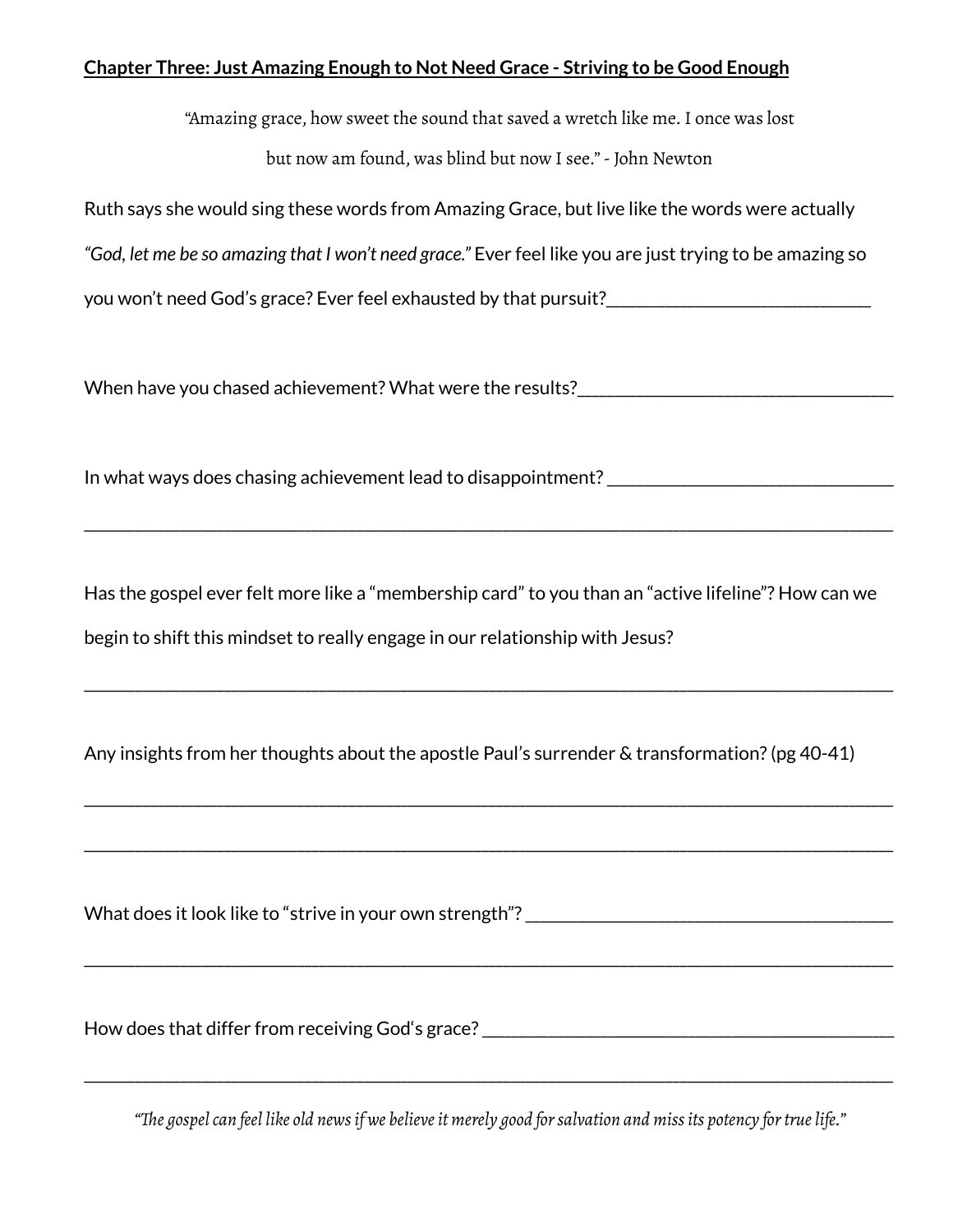## **Chapter Four: The Welcome We Long For - Striving for Approval**

| "Am I now trying to win the approval of human beings, or of God? Or am I trying to please people? If I were<br>still trying to please people, I would not be a servant of Christ."<br>Galatians 1:10             |
|------------------------------------------------------------------------------------------------------------------------------------------------------------------------------------------------------------------|
| Do you feel pressure to achieve in order to be accepted or approved of? If so, where does that                                                                                                                   |
|                                                                                                                                                                                                                  |
| Why do we often long for acceptance and welcome? ________________________________                                                                                                                                |
| Have you ever suffered from "striving fatigue"? ________ Can you identify the root of your striving? Is                                                                                                          |
| it fear of disappointing yourself? Disappointing others? A desire to be accepted or loved? A desire to                                                                                                           |
|                                                                                                                                                                                                                  |
| Ruth says, "disappointment in others reveals pride, disappointment in yourself reveals shame" Can you see                                                                                                        |
| She states that God was after Saul's heart, not his "self-righteous fervor to achieve", this is true of us<br>too. He is after our complete surrender to Him, how is complete surrender different from striving? |

Do you think we should hold others to the same standards to which we hold ourselves? \_\_\_\_\_\_\_\_ Why or why not?\_\_\_\_\_\_\_\_\_\_\_\_\_\_\_\_\_\_\_\_\_\_\_\_\_\_\_\_\_\_\_\_\_\_\_\_\_\_\_\_\_\_\_\_\_\_\_\_\_\_\_\_\_\_\_\_\_\_\_\_\_\_\_\_\_\_\_\_\_\_\_\_\_\_\_\_\_\_\_\_\_\_\_\_\_\_\_\_\_\_

\_\_\_\_\_\_\_\_\_\_\_\_\_\_\_\_\_\_\_\_\_\_\_\_\_\_\_\_\_\_\_\_\_\_\_\_\_\_\_\_\_\_\_\_\_\_\_\_\_\_\_\_\_\_\_\_\_\_\_\_\_\_\_\_\_\_\_\_\_\_\_\_\_\_\_\_\_\_\_\_\_\_\_\_\_\_\_\_\_\_\_\_\_\_\_\_\_\_\_\_\_\_\_\_\_

*"God wants ourtrue worship, not our perfect performance."*